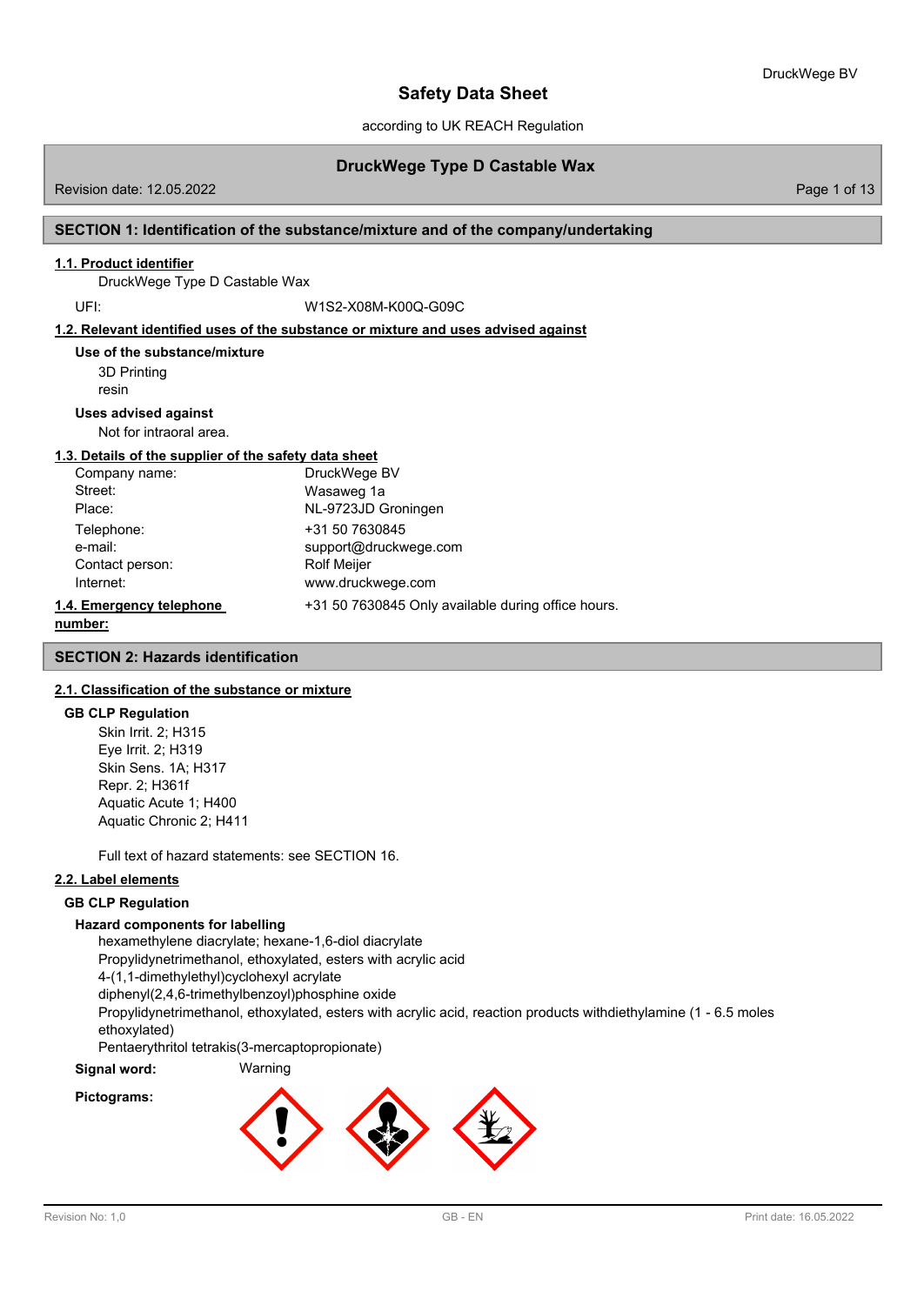according to UK REACH Regulation

# **DruckWege Type D Castable Wax**

Revision date: 12.05.2022 **Page 2 of 13** 

| <b>Hazard statements</b>        |                                                                                                  |
|---------------------------------|--------------------------------------------------------------------------------------------------|
|                                 |                                                                                                  |
| H315                            | Causes skin irritation.                                                                          |
| H317                            | May cause an allergic skin reaction.                                                             |
| H <sub>319</sub>                | Causes serious eye irritation.                                                                   |
| H361f                           | Suspected of damaging fertility.                                                                 |
| H400                            | Very toxic to aquatic life.                                                                      |
| H411                            | Toxic to aquatic life with long lasting effects.                                                 |
| <b>Precautionary statements</b> |                                                                                                  |
| P <sub>261</sub>                | Avoid breathing dust/fume/gas/mist/vapours/spray.                                                |
| P273                            | Avoid release to the environment.                                                                |
| P <sub>280</sub>                | Wear protective gloves/protective clothing/eye protection/face protection/hearing<br>protection. |
| P302+P352                       | IF ON SKIN: Wash with plenty of soap and water.                                                  |
| P362+P364                       | Take off contaminated clothing and wash it before reuse.                                         |
| P <sub>501</sub>                | Dispose of waste according to applicable legislation.                                            |

## **2.3. Other hazards**

The substances in the mixture do not meet the PBT/vPvB criteria according to REACH, annex XIII.

## **SECTION 3: Composition/information on ingredients**

## **3.2. Mixtures**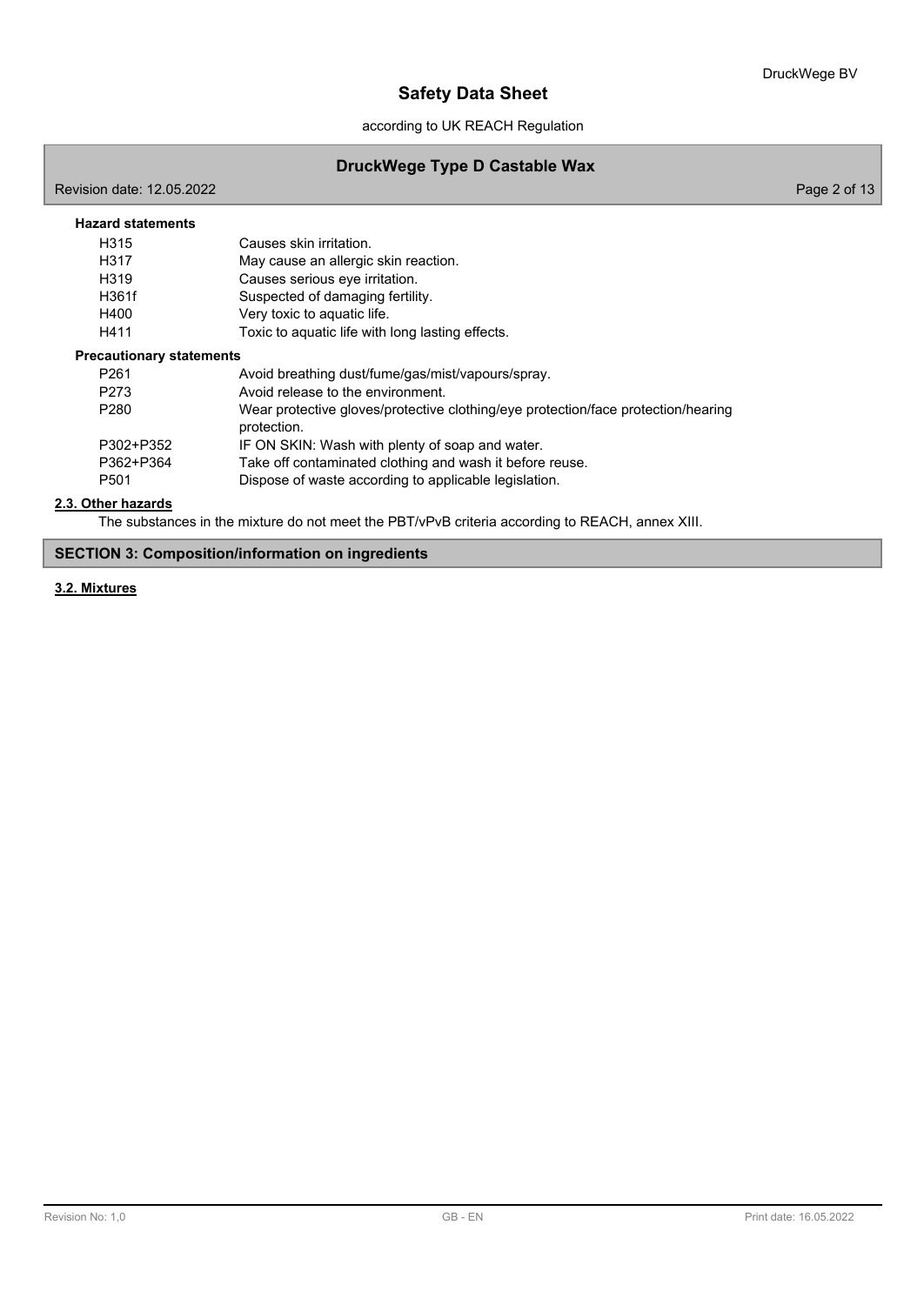according to UK REACH Regulation

## **DruckWege Type D Castable Wax**

Revision date: 12.05.2022 **Page 3 of 13** 

## **Hazardous components**

| CAS No      | Chemical name                                                                                                                    |                                                                                                    |                  |            |  |
|-------------|----------------------------------------------------------------------------------------------------------------------------------|----------------------------------------------------------------------------------------------------|------------------|------------|--|
|             | EC No                                                                                                                            | <b>Index No</b>                                                                                    | <b>REACH No</b>  |            |  |
|             | Classification (GB CLP Regulation)                                                                                               |                                                                                                    |                  |            |  |
| 13048-33-4  | hexamethylene diacrylate; hexane-1,6-diol diacrylate                                                                             |                                                                                                    |                  | 50 - 70 %  |  |
|             | 235-921-9                                                                                                                        | 607-109-00-8                                                                                       | 01-2119484737-22 |            |  |
|             | H411                                                                                                                             | Skin Irrit. 2, Eye Irrit. 2, Skin Sens. 1, Aquatic Acute 1, Aquatic Chronic 2; H315 H319 H317 H400 |                  |            |  |
| 28961-43-5  | Propylidynetrimethanol, ethoxylated, esters with acrylic acid                                                                    |                                                                                                    |                  | $10 - 20%$ |  |
|             | 500-066-5                                                                                                                        |                                                                                                    | 01-2119489900-30 |            |  |
|             | Eye Irrit. 2, Skin Sens. 1; H319 H317                                                                                            |                                                                                                    |                  |            |  |
| 84100-23-2  | 4-(1,1-dimethylethyl)cyclohexyl acrylate                                                                                         |                                                                                                    | $5 - 10\%$       |            |  |
|             | 282-104-8                                                                                                                        | 607-133-00-9                                                                                       | 01-2120735441-62 |            |  |
|             | Skin Irrit. 2, Eye Irrit. 2, Skin Sens. 1A, STOT SE 3, Aquatic Acute 1, Aquatic Chronic 2; H315<br>H319 H317 H335 H400 H411      |                                                                                                    |                  |            |  |
| 75980-60-8  | diphenyl(2,4,6-trimethylbenzoyl)phosphine oxide                                                                                  |                                                                                                    | $1 - 5\%$        |            |  |
|             | 278-355-8                                                                                                                        | 015-203-00-X                                                                                       |                  |            |  |
|             | Repr. 2, Skin Sens. 1B, Aquatic Chronic 2; H361f H317 H411                                                                       |                                                                                                    |                  |            |  |
| 159034-91-0 | Propylidynetrimethanol, ethoxylated, esters with acrylic acid, reaction products withdiethylamine<br>(1 - 6.5 moles ethoxylated) |                                                                                                    | $1 - 5\%$        |            |  |
|             | 500-425-6                                                                                                                        |                                                                                                    | 01-2119976593-23 |            |  |
|             | Eye Irrit. 2, Skin Sens. 1A; H319 H317                                                                                           |                                                                                                    |                  |            |  |
| 7575-23-7   | Pentaerythritol tetrakis(3-mercaptopropionate)                                                                                   |                                                                                                    | $1 - 5\%$        |            |  |
|             | 231-472-8                                                                                                                        | 01-2119486981-23                                                                                   |                  |            |  |
|             | Acute Tox. 4, Skin Sens. 1, Aquatic Acute 1, Aquatic Chronic 1; H302 H317 H400 H410                                              |                                                                                                    |                  |            |  |
| 110-82-7    | cyclohexane                                                                                                                      |                                                                                                    |                  | < 0.1 %    |  |
|             | 203-806-2                                                                                                                        | 601-017-00-1                                                                                       | 01-2119463273-41 |            |  |
|             | Flam. Liq. 2, Skin Irrit. 2, STOT SE 3, Asp. Tox. 1, Aquatic Acute 1, Aquatic Chronic 1; H225<br>H315 H336 H304 H400 H410        |                                                                                                    |                  |            |  |

Full text of H and EUH statements: see section 16.

**Specific Conc. Limits, M-factors and ATE**

| CAS No     | EC No                                                        | Chemical name                                                 | Quantity    |  |
|------------|--------------------------------------------------------------|---------------------------------------------------------------|-------------|--|
|            |                                                              | Specific Conc. Limits, M-factors and ATE                      |             |  |
| 13048-33-4 | 235-921-9                                                    | hexamethylene diacrylate; hexane-1,6-diol diacrylate          | 50 - 70 %   |  |
|            |                                                              | dermal: LD50 = 3650 mg/kg; oral: LD50 = 5000 mg/kg            |             |  |
| 28961-43-5 | 500-066-5                                                    | Propylidynetrimethanol, ethoxylated, esters with acrylic acid | $10 - 20$ % |  |
|            |                                                              | dermal: LD50 = > 2000 mg/kg; oral: LD50 = > 2000 mg/kg        |             |  |
| 84100-23-2 | 282-104-8                                                    | 4-(1,1-dimethylethyl)cyclohexyl acrylate                      | $5 - 10%$   |  |
|            | STOT SE 3: H335: >= 10 - 100                                 |                                                               |             |  |
|            | M acute: H400: M=1                                           |                                                               |             |  |
| 75980-60-8 | 278-355-8                                                    | diphenyl(2,4,6-trimethylbenzoyl)phosphine oxide               | $1 - 5%$    |  |
|            | dermal: LD50 = > 2000 mg/kg; oral: LD50 = > 5000 mg/kg       |                                                               |             |  |
| 7575-23-7  | Pentaerythritol tetrakis (3-mercaptopropionate)<br>231-472-8 |                                                               |             |  |
|            | oral: $LD50 = 1000$ mg/kg                                    |                                                               |             |  |
| 110-82-7   | 203-806-2                                                    | cyclohexane                                                   | < 0.1 %     |  |
|            | M acute: H400: M=1                                           |                                                               |             |  |
|            | M chron.; H410: M=1                                          |                                                               |             |  |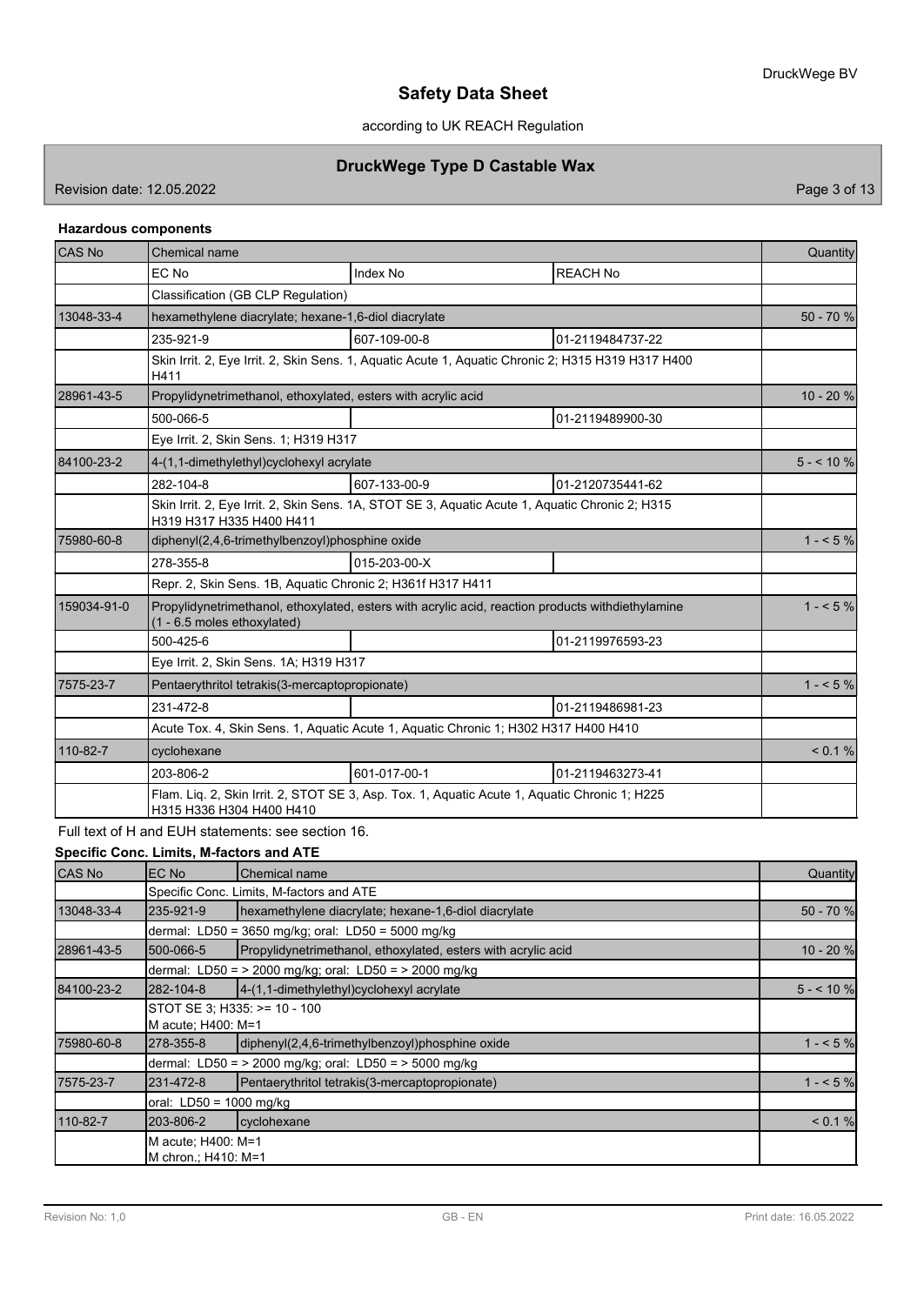according to UK REACH Regulation

## **DruckWege Type D Castable Wax**

Revision date: 12.05.2022 Page 4 of 13

### **SECTION 4: First aid measures**

## **4.1. Description of first aid measures**

### **General information**

If unconscious but breathing normally, place in recovery position and seek medical advice. When in doubt or if symptoms are observed, get medical advice. In case of allergic symptoms, especially in the breathing area, seek medical advice immediately.

#### **After inhalation**

Provide fresh air. When in doubt or if symptoms are observed, get medical advice. In the case of bluish discoloration (lips, earlobes, finger nails) give oxygen as soon as possible. If breathing is irregular or stopped, administer artificial respiration.

#### **After contact with skin**

After contact with skin, wash immediately with plenty of water and soap. Take off immediately all contaminated clothing and wash it before reuse. In case of skin reactions, consult a physician. Call a doctor if you feel unwell.

#### **After contact with eyes**

Rinse immediately carefully and thoroughly with eye-bath or water. Remove contact lenses, if present and easy to do. Continue rinsing. Protect uninjured eye. Consult an ophthalmologist.

#### **After ingestion**

Observe risk of aspiration if vomiting occurs. Rinse mouth immediately and drink plenty of water. Do NOT induce vomiting. Never give anything by mouth to an unconscious person or a person with cramps. Get medical advice/attention.

#### **4.2. Most important symptoms and effects, both acute and delayed**

No information available.

### **4.3. Indication of any immediate medical attention and special treatment needed**

Treat symptomatically.

### **SECTION 5: Firefighting measures**

## **5.1. Extinguishing media**

### **Suitable extinguishing media**

Co-ordinate fire-fighting measures to the fire surroundings.

#### **5.2. Special hazards arising from the substance or mixture**

Non-flammable. In case of fire may be liberated: Gases/vapours, toxic.

### **5.3. Advice for firefighters**

Wear a self-contained breathing apparatus and chemical protective clothing. Full protection suit.

## **Additional information**

Suppress gases/vapours/mists with water spray jet. Collect contaminated fire extinguishing water separately. Do not allow entering drains or surface water.

## **SECTION 6: Accidental release measures**

#### **6.1. Personal precautions, protective equipment and emergency procedures**

#### **General advice**

Provide adequate ventilation. Do not breathe gas/fumes/vapour/spray. Avoid contact with skin, eyes and clothes. Remove persons to safety. Use personal protection equipment.

#### **For non-emergency personnel**

Provide adequate ventilation. Use personal protection equipment.

#### **For emergency responders**

Use personal protection equipment.

### **6.2. Environmental precautions**

Do not allow to enter into surface water or drains.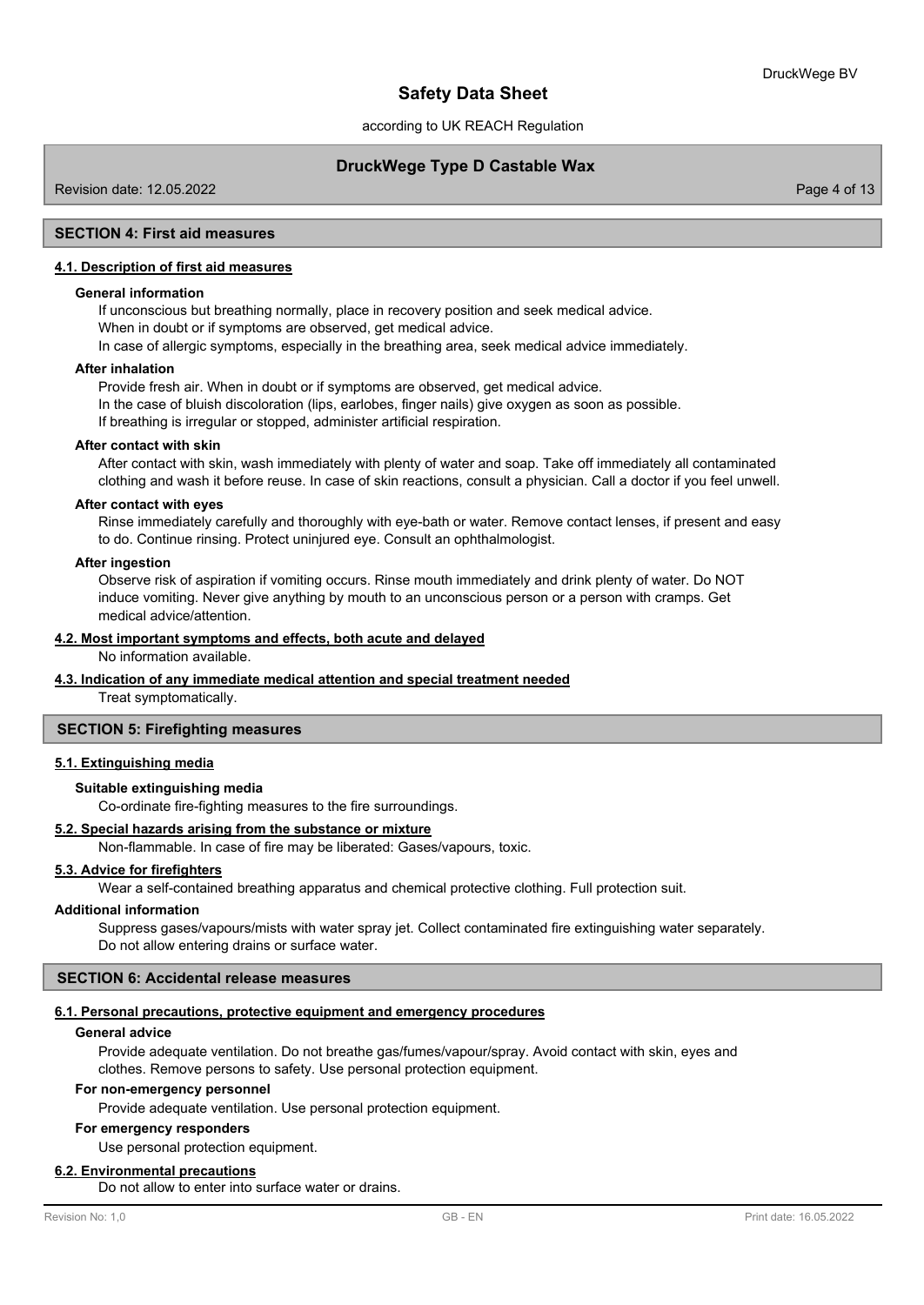according to UK REACH Regulation

## **DruckWege Type D Castable Wax**

Revision date: 12.05.2022 Page 5 of 13

## **6.3. Methods and material for containment and cleaning up**

## **For containment**

Stop leak if safe to do so.

### **For cleaning up**

Absorb with liquid-binding material (sand, diatomaceous earth, acid- or universal binding agents). Treat the recovered material as prescribed in the section on waste disposal.

#### **Other information**

Clean contaminated articles and floor according to the environmental legislation.

#### **6.4. Reference to other sections**

Safe handling: see section 7 Personal protection equipment: see section 8 Disposal: see section 13

#### **SECTION 7: Handling and storage**

### **7.1. Precautions for safe handling**

#### **Advice on safe handling**

Provide adequate ventilation. Do not breathe gas/fumes/vapour/spray. Avoid contact with skin, eyes and clothes. Use personal protection equipment.

#### **Advice on protection against fire and explosion**

Usual measures for fire prevention.

#### **Advice on general occupational hygiene**

Remove contaminated, saturated clothing immediately. Draw up and observe skin protection programme. Wash hands and face before breaks and after work and take a shower if necessary. When using do not eat, drink, smoke, sniff. Do not breathe gas/fumes/vapour/spray.

#### **7.2. Conditions for safe storage, including any incompatibilities**

### **Requirements for storage rooms and vessels**

Keep container tightly closed. Keep locked up. Store in a place accessible by authorized persons only. Provide adequate ventilation as well as local exhaustion at critical locations.

#### **Hints on joint storage**

No information available.

## **7.3. Specific end use(s)**

3D Printing

resin

### **SECTION 8: Exposure controls/personal protection**

#### **8.1. Control parameters**

#### **Exposure limits (EH40)**

| l CAS No | <b>ISubstance</b>    | ppm  | mg/m <sup>3</sup> | fibres/ml | Category      | Origin |
|----------|----------------------|------|-------------------|-----------|---------------|--------|
| 110-82-7 | <b>IC</b> vclohexane | 100l | 350               |           | TWA (8 h)     | WEL    |
|          |                      | 300l | 1050              |           | STEL (15 min) | WEL    |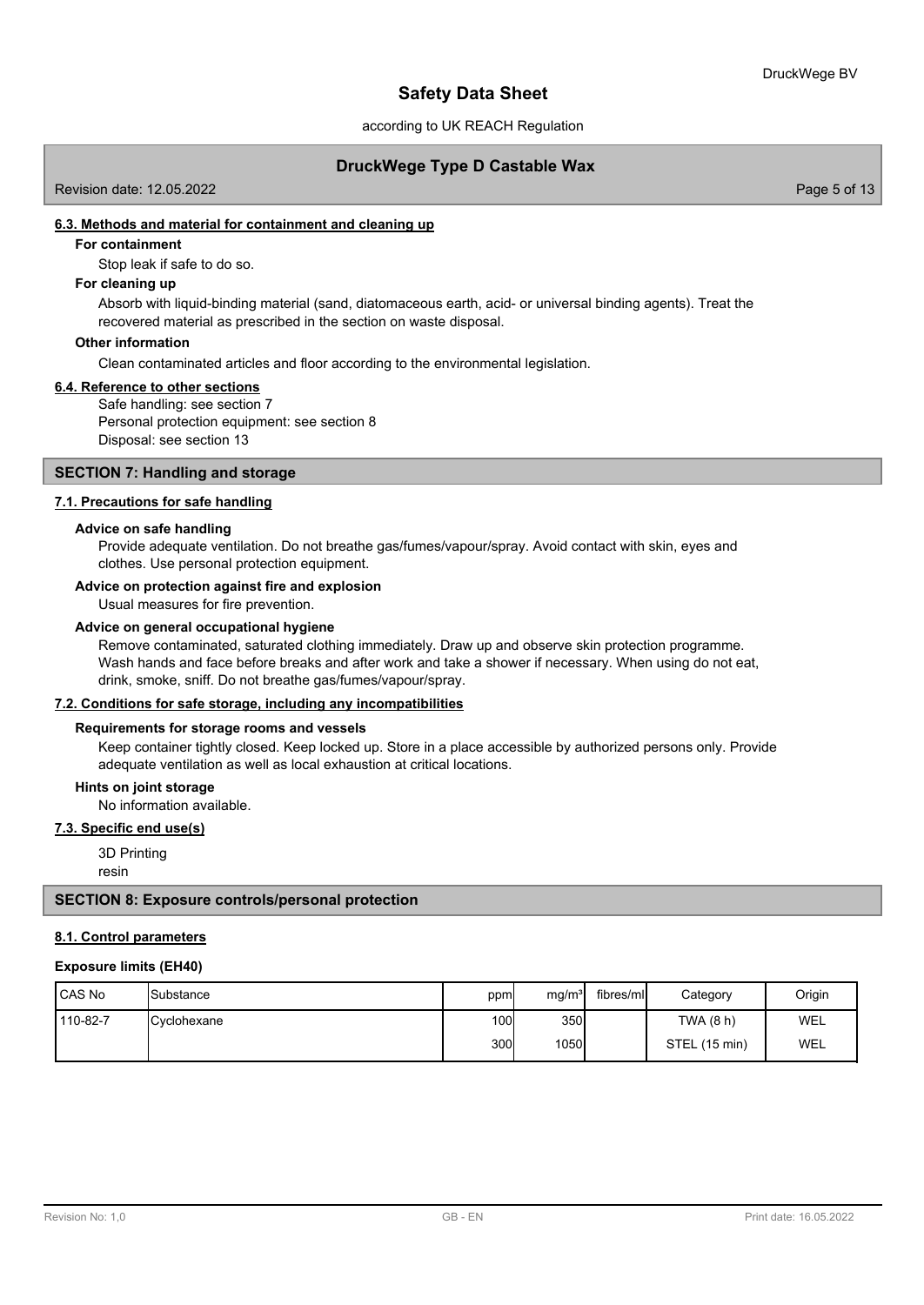according to UK REACH Regulation

## **DruckWege Type D Castable Wax**

Revision date: 12.05.2022 Page 6 of 13

### **DNEL/DMEL values**

| <b>CAS No</b>                                                             | Substance                                       |                |           |              |  |  |  |
|---------------------------------------------------------------------------|-------------------------------------------------|----------------|-----------|--------------|--|--|--|
| DNEL type                                                                 |                                                 | Exposure route | Effect    | <b>Value</b> |  |  |  |
| 75980-60-8                                                                | diphenyl(2,4,6-trimethylbenzoyl)phosphine oxide |                |           |              |  |  |  |
| linhalation<br>$3.5 \text{ mg/m}^3$<br>Worker DNEL, long-term<br>systemic |                                                 |                |           |              |  |  |  |
| Worker DNEL, long-term                                                    |                                                 | Idermal        | lsystemic | mg/kg bw/day |  |  |  |

## **PNEC values**

| CAS No                                                        | Substance                          |               |  |  |
|---------------------------------------------------------------|------------------------------------|---------------|--|--|
|                                                               | Environmental compartment<br>Value |               |  |  |
| 75980-60-8<br>diphenyl(2,4,6-trimethylbenzoyl)phosphine oxide |                                    |               |  |  |
| Freshwater                                                    |                                    | $0,004$ mg/l  |  |  |
| Freshwater (intermittent releases)                            |                                    | $0,035$ mg/l  |  |  |
| Freshwater sediment                                           |                                    | $0,029$ mg/kg |  |  |
| Marine sediment                                               |                                    | $0,029$ mg/kg |  |  |
| Soil                                                          |                                    | 0,056 mg/kg   |  |  |

#### **8.2. Exposure controls**



#### **Appropriate engineering controls**

If handled uncovered, arrangements with local exhaust ventilation have to be used.

#### **Individual protection measures, such as personal protective equipment**

#### **Eye/face protection**

Wear eye/face protection.

#### **Hand protection**

Wear protective gloves.

When handling with chemical substances, protective gloves must be worn with the CE-label including the four control digits. The quality of the protective gloves resistant to chemicals must be chosen as a function of the specific working place concentration and quantity of hazardous substances. For special purposes, it is recommended to check the resistance to chemicals of the protective gloves mentioned above together with the supplier of these gloves.

#### **Skin protection**

Use of protective clothing.

#### **Respiratory protection**

In case of inadequate ventilation wear respiratory protection.

### **Thermal hazards**

No information available.

#### **Environmental exposure controls**

Do not allow to enter into surface water or drains.

## **SECTION 9: Physical and chemical properties**

#### **9.1. Information on basic physical and chemical properties**

| Physical state: | Liguid  |
|-----------------|---------|
| Colour:         | various |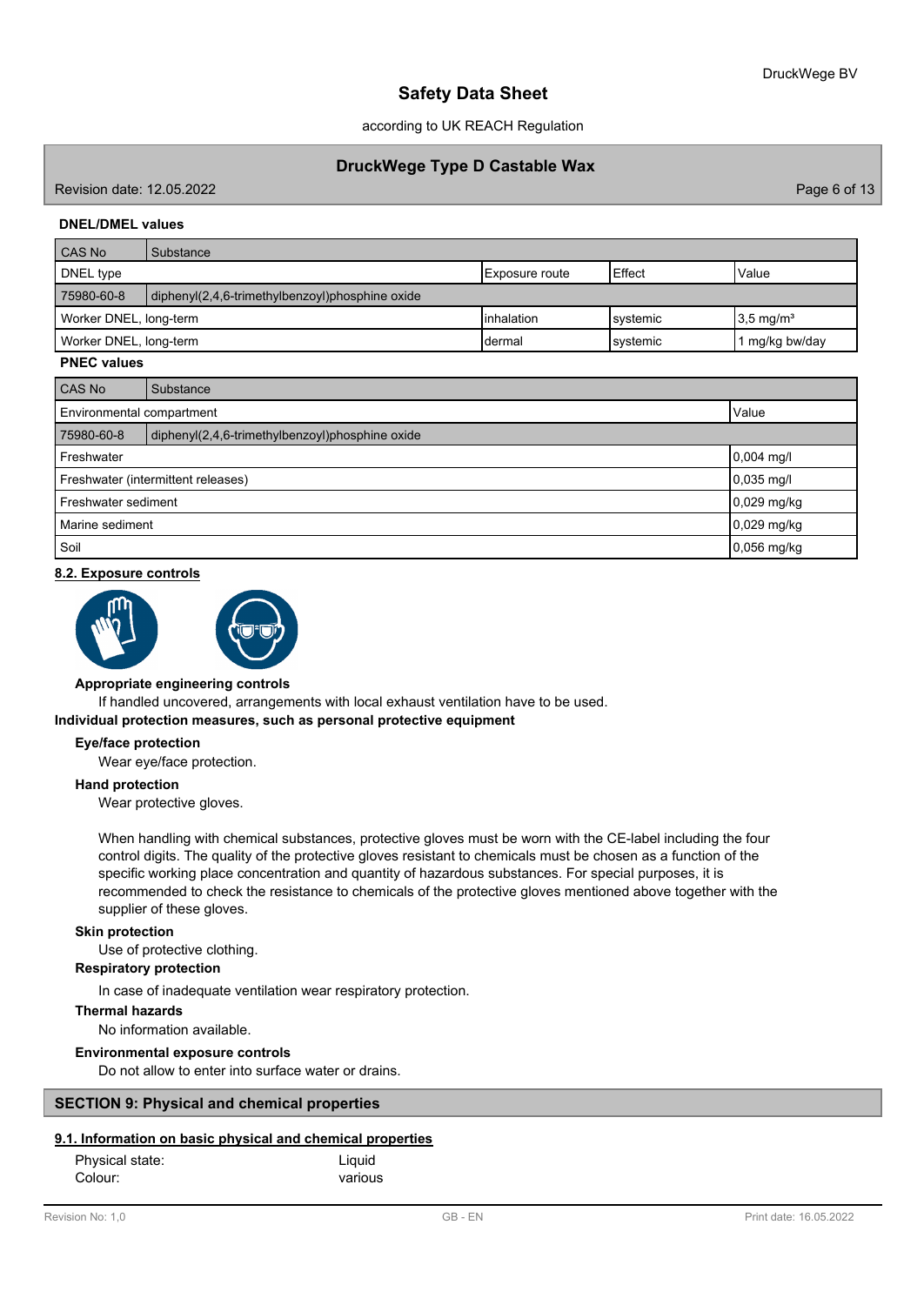## according to UK REACH Regulation

## **DruckWege Type D Castable Wax**

| Revision date: 12.05.2022                                      |                                  | Page 7 of 13 |
|----------------------------------------------------------------|----------------------------------|--------------|
| Odour:<br>Odour threshold:                                     | like: Acrylate<br>not determined |              |
| Changes in the physical state<br>Melting point/freezing point: | not determined                   |              |
| Boiling point or initial boiling point and<br>boiling range:   | > 100 °C                         |              |
| Flash point:                                                   | $>$ 103 °C                       |              |
| <b>Flammability</b><br>Solid/liquid:                           | not applicable                   |              |
| Gas:                                                           | not applicable                   |              |
| <b>Explosive properties</b><br>The product is not: Explosive.  |                                  |              |
| Lower explosion limits:                                        | not determined                   |              |
| Upper explosion limits:                                        | not determined                   |              |
| Auto-ignition temperature:                                     | >341 °C                          |              |
| <b>Self-ignition temperature</b><br>Solid:<br>Gas:             | not applicable<br>not applicable |              |
| Decomposition temperature:                                     | not determined                   |              |
| pH-Value:                                                      | not determined                   |              |
| Viscosity / dynamic:                                           | not determined                   |              |
| Viscosity / kinematic:                                         | not determined                   |              |
| Water solubility:                                              | poorly soluble                   |              |
| Solubility in other solvents<br>not determined                 |                                  |              |
| Partition coefficient n-octanol/water:                         | not determined                   |              |
| Vapour pressure:<br>(at 20 $°C$ )                              | $< 1$ hPa                        |              |
| Density:                                                       | not determined                   |              |
| Relative vapour density:                                       | not determined                   |              |
| 9.2. Other information                                         |                                  |              |
| Other safety characteristics                                   |                                  |              |
| No information available.                                      |                                  |              |

## **SECTION 10: Stability and reactivity**

### **10.1. Reactivity**

No hazardous reaction when handled and stored according to provisions.

## **10.2. Chemical stability**

The product is stable under storage at normal ambient temperatures.

## **10.3. Possibility of hazardous reactions**

No known hazardous reactions.

## **10.4. Conditions to avoid**

No information available.

## **10.5. Incompatible materials**

No information available.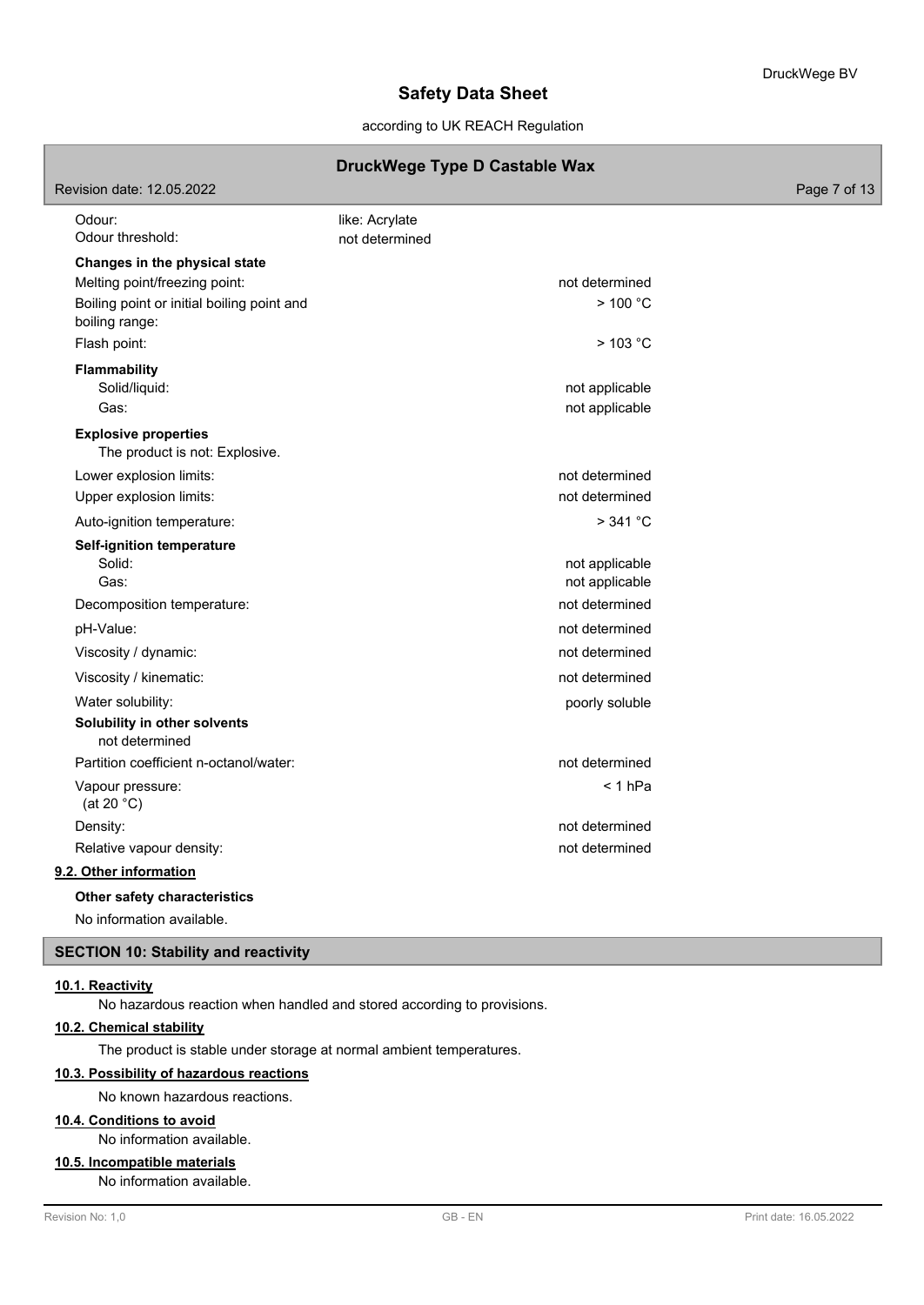according to UK REACH Regulation

## **DruckWege Type D Castable Wax**

Revision date: 12.05.2022 Page 8 of 13

### **10.6. Hazardous decomposition products**

In case of fire may be liberated: Gases/vapours, toxic.

## **SECTION 11: Toxicological information**

### **11.1. Information on hazard classes as defined in GB CLP Regulation**

#### **Acute toxicity**

Based on available data, the classification criteria are not met.

| CAS No     | Chemical name                                                 |                                                      |         |  |                     |                     |  |  |  |
|------------|---------------------------------------------------------------|------------------------------------------------------|---------|--|---------------------|---------------------|--|--|--|
|            | Exposure route                                                | Dose                                                 | Species |  | Source              | Method              |  |  |  |
| 13048-33-4 |                                                               | hexamethylene diacrylate; hexane-1,6-diol diacrylate |         |  |                     |                     |  |  |  |
|            | oral                                                          | LD50<br>5000<br>mg/kg                                | Rat     |  | Manufacturer        |                     |  |  |  |
|            | dermal                                                        | LD50<br>3650<br>mg/kg                                | Rabbit  |  | <b>Manufacturer</b> | <b>OECD 402</b>     |  |  |  |
| 28961-43-5 | Propylidynetrimethanol, ethoxylated, esters with acrylic acid |                                                      |         |  |                     |                     |  |  |  |
|            | oral                                                          | LD50<br>> 2000<br>mg/kg                              | Rat     |  | Manufacturer        |                     |  |  |  |
|            | dermal                                                        | LD50<br>> 2000<br>mg/kg                              | Rabbit  |  | Manufacturer        |                     |  |  |  |
| 75980-60-8 | diphenyl(2,4,6-trimethylbenzoyl)phosphine oxide               |                                                      |         |  |                     |                     |  |  |  |
|            | oral                                                          | LD50<br>> 5000<br>mg/kg                              | Rat     |  | Manufacturer        |                     |  |  |  |
|            | dermal                                                        | LD50<br>> 2000<br>mg/kg                              | Rat     |  | Manufacturer        |                     |  |  |  |
| 7575-23-7  | Pentaerythritol tetrakis(3-mercaptopropionate)                |                                                      |         |  |                     |                     |  |  |  |
|            | oral                                                          | LD50<br>1000<br> mg/kg                               | Rat     |  | Manufacturer        | OECD <sub>423</sub> |  |  |  |

#### **Irritation and corrosivity**

Causes skin irritation.

Causes serious eye irritation.

#### **Sensitising effects**

May cause an allergic skin reaction. (hexamethylene diacrylate; hexane-1,6-diol diacrylate; Propylidynetrimethanol, ethoxylated, esters with acrylic acid; 4-(1,1-dimethylethyl)cyclohexyl acrylate; diphenyl(2,4,6-trimethylbenzoyl)phosphine oxide; Propylidynetrimethanol, ethoxylated, esters with acrylic acid, reaction products withdiethylamine (1 - 6.5 moles ethoxylated); Pentaerythritol tetrakis(3-mercaptopropionate))

### **Carcinogenic/mutagenic/toxic effects for reproduction**

Suspected of damaging fertility. (diphenyl(2,4,6-trimethylbenzoyl)phosphine oxide) Germ cell mutagenicity: Based on available data, the classification criteria are not met. Carcinogenicity: Based on available data, the classification criteria are not met.

## **STOT-single exposure**

Based on available data, the classification criteria are not met.

### **STOT-repeated exposure**

Based on available data, the classification criteria are not met.

### **Aspiration hazard**

Based on available data, the classification criteria are not met.

### **Information on likely routes of exposure**

oral, Skin contact, Eye contact, Inhalation.

## **11.2. Information on other hazards**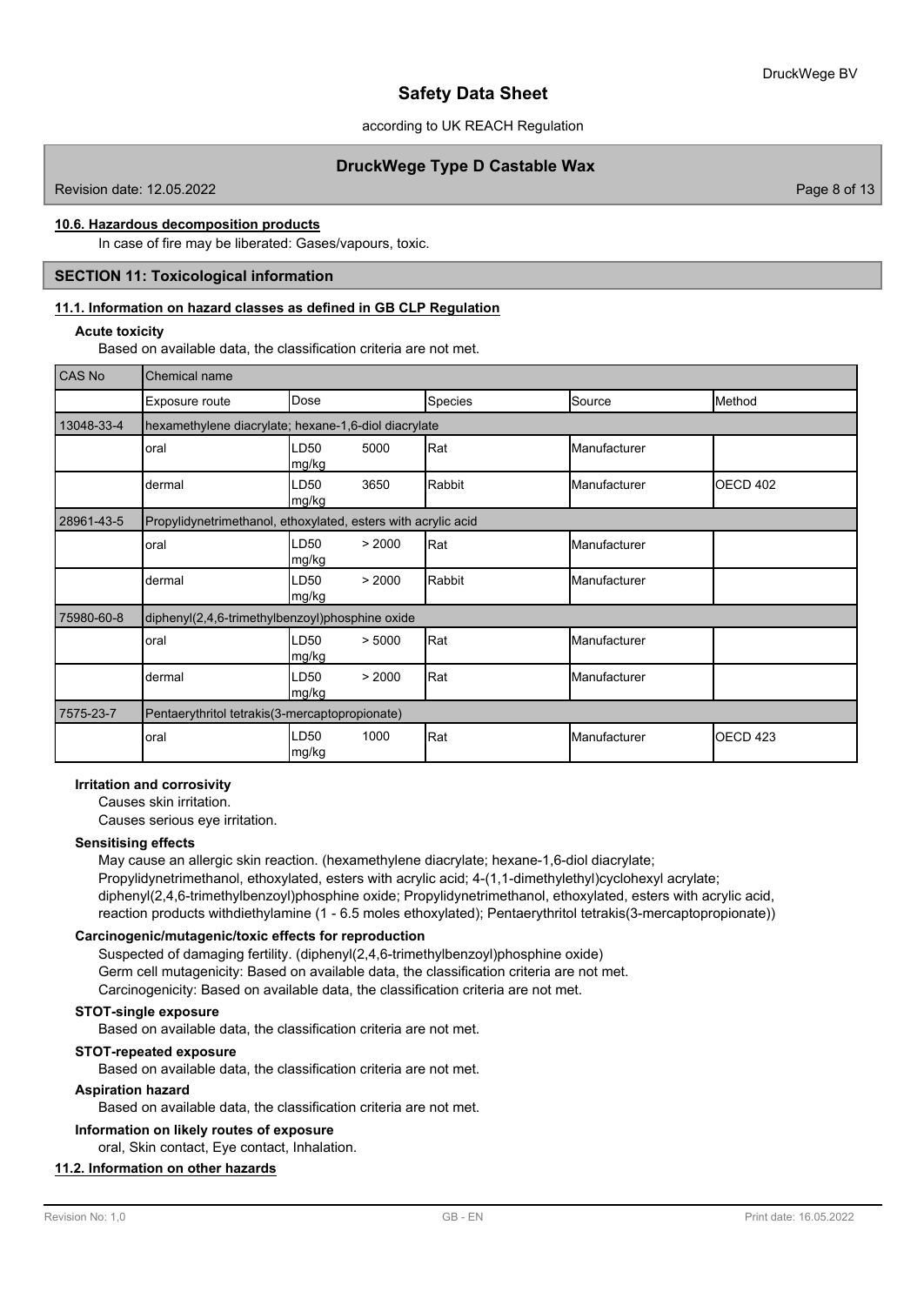according to UK REACH Regulation

## **DruckWege Type D Castable Wax**

Revision date: 12.05.2022 **Page 9 of 13** 

### **Endocrine disrupting properties**

No information available.

# **SECTION 12: Ecological information**

### **12.1. Toxicity**

Toxic to aquatic life with long lasting effects.

| CAS No     | Chemical name                                        |                     |        |  |                                        |                       |                     |  |  |
|------------|------------------------------------------------------|---------------------|--------|--|----------------------------------------|-----------------------|---------------------|--|--|
|            | Aquatic toxicity                                     | Dose                |        |  | [h] $\vert$ [d] Species                | Source                | Method              |  |  |
| 13048-33-4 | hexamethylene diacrylate; hexane-1,6-diol diacrylate |                     |        |  |                                        |                       |                     |  |  |
|            | Acute bacteria toxicity                              | (EC50<br>mg/l)      | 270    |  | 0.5 h Activated sludge                 | <b>Manufacturer</b>   | OECD <sub>209</sub> |  |  |
| 75980-60-8 | diphenyl(2,4,6-trimethylbenzoyl)phosphine oxide      |                     |        |  |                                        |                       |                     |  |  |
|            | Acute algae toxicity                                 | ErC50<br>mg/l       | > 2,01 |  | 72 hlScenedesmus<br>subspicatus        | <b>I</b> Manufacturer |                     |  |  |
|            | Acute crustacea toxicity                             | <b>EC50</b><br>mg/l | 3,53   |  | 48 h Daphnia magna (Big<br>water flea) | <b>Manufacturer</b>   |                     |  |  |
|            | Acute bacteria toxicity                              | (EC50<br>mg/l)      | >1000  |  | 3 h Activated sludge                   | <b>I</b> Manufacturer |                     |  |  |
| 7575-23-7  | Pentaerythritol tetrakis (3-mercaptopropionate)      |                     |        |  |                                        |                       |                     |  |  |
|            | Acute fish toxicity                                  | LC50<br>mg/l        | 0,42   |  | 96 hPiscis                             | <b>Manufacturer</b>   | OECD <sub>203</sub> |  |  |
|            | Acute crustacea toxicity                             | <b>EC50</b><br>mg/l | 0,71   |  | 48 h Daphnia spec                      | <b>I</b> Manufacturer | OECD 202            |  |  |

## **12.2. Persistence and degradability**

The product has not been tested.

| <b>CAS No</b> | Chemical name                                        |               |    |                       |  |  |  |
|---------------|------------------------------------------------------|---------------|----|-----------------------|--|--|--|
|               | Method                                               | <b>Value</b>  |    | <b>Source</b>         |  |  |  |
|               | Evaluation                                           |               |    |                       |  |  |  |
| 13048-33-4    | hexamethylene diacrylate; hexane-1,6-diol diacrylate |               |    |                       |  |  |  |
|               | OECD 310                                             | $160 - 70 \%$ | 28 | <b>IManufacturer</b>  |  |  |  |
|               | Readily biodegradable (according to OECD criteria).  |               |    |                       |  |  |  |
| 75980-60-8    | diphenyl(2,4,6-trimethylbenzoyl)phosphine oxide      |               |    |                       |  |  |  |
|               | Biodegradation, Water                                | $10 - 10 \%$  | 28 | <b>I</b> Manufacturer |  |  |  |
|               | Poorly biodegradable.                                |               |    |                       |  |  |  |

### **12.3. Bioaccumulative potential**

The product has not been tested.

## **Partition coefficient n-octanol/water**

| <b>ICAS No</b> | lChemical name                                        | Log Pow |
|----------------|-------------------------------------------------------|---------|
| 13048-33-4     | Ihexamethylene diacrylate: hexane-1.6-diol diacrylate | 2.81    |
| 175980-60-8    | diphenyl(2,4,6-trimethylbenzoyl)phosphine oxide       | ູບ      |

**BCF**

| <b>CAS No</b> | 'Chemical name                                       | <b>BCF</b> | <b>Species</b>                        | Source                |
|---------------|------------------------------------------------------|------------|---------------------------------------|-----------------------|
| 175980-60-8   | diphenyl(2,4,6-trimethylbenzoyl)phosphi<br>Ine oxide | 47 - 55    | Cyprinus carpio (Common<br>Carp) fish | <b>I</b> Manufacturer |

## **12.4. Mobility in soil**

The product has not been tested.

### **12.5. Results of PBT and vPvB assessment**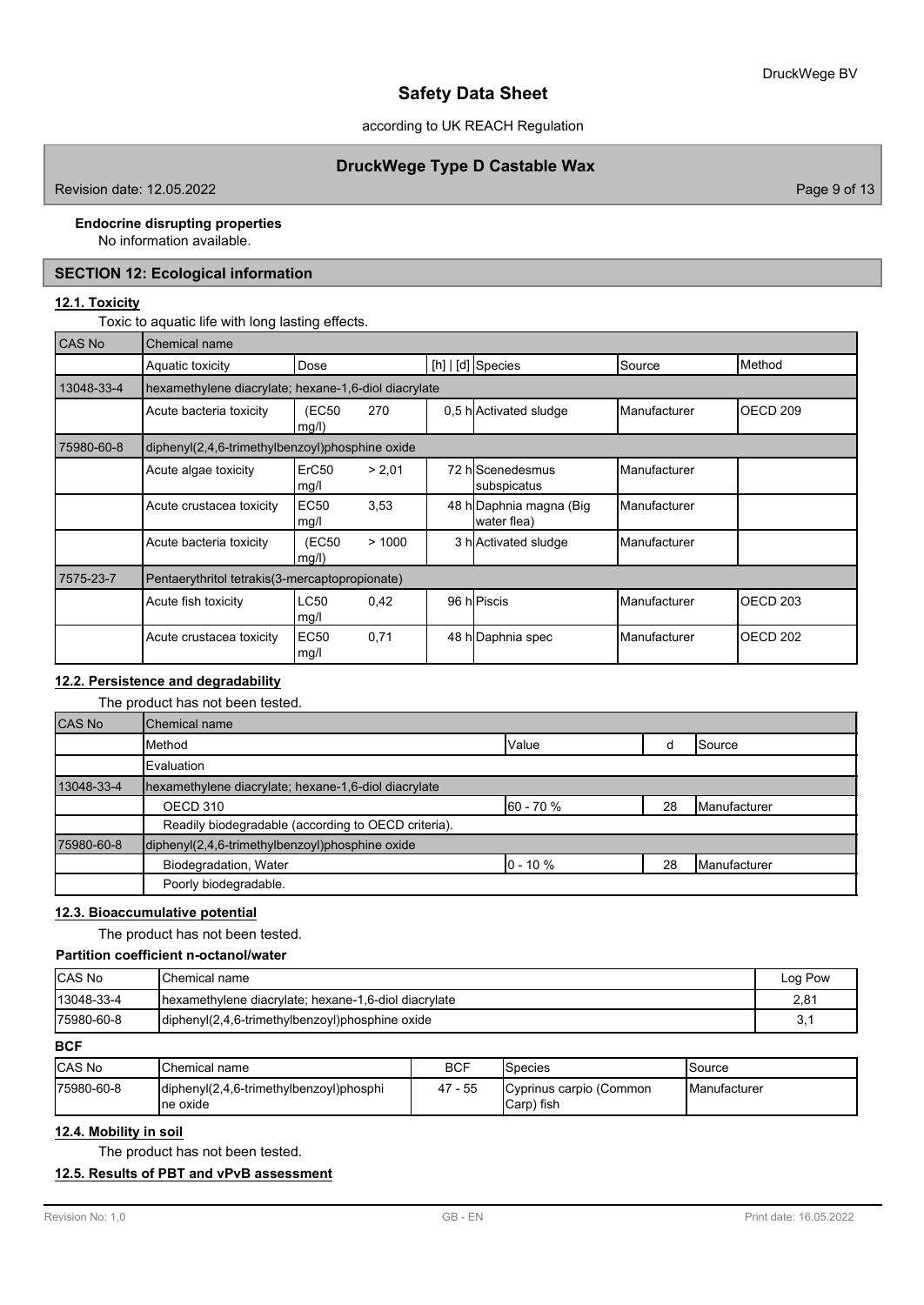according to UK REACH Regulation

## **DruckWege Type D Castable Wax**

Page 10 of 13

The substances in the mixture do not meet the PBT/vPvB criteria according to UK REACH.

## **12.6. Endocrine disrupting properties**

This product does not contain a substance that has endocrine disrupting properties with respect to non-target organisms as no components meets the criteria.

### **12.7. Other adverse effects**

No information available.

### **Further information**

Do not allow to enter into surface water or drains. Do not allow to enter into soil/subsoil.

### **SECTION 13: Disposal considerations**

### **13.1. Waste treatment methods**

#### **Disposal recommendations**

Do not allow to enter into surface water or drains. Do not allow to enter into soil/subsoil. Dispose of waste according to applicable legislation.

### **Contaminated packaging**

Hazardous waste according to Directive 2008/98/EC (waste framework directive). Handle contaminated packages in the same way as the substance itself.

**SECTION 14: Transport information**

### **Land transport (ADR/RID)**

| 14.1. UN number or ID number:     | <b>UN 3082</b>                                         |
|-----------------------------------|--------------------------------------------------------|
| 14.2. UN proper shipping name:    | ENVIRONMENTALLY HAZARDOUS SUBSTANCE, LIQUID, N.O.S.    |
|                                   | (hexamethylene diacrylate; hexane-1,6-diol diacrylate) |
| 14.3. Transport hazard class(es): | 9                                                      |
| 14.4. Packing group:              | $\mathbf{III}$                                         |
| Hazard label:                     | 9                                                      |
|                                   |                                                        |
| Classification code:              | M <sub>6</sub>                                         |
| <b>Special Provisions:</b>        | 274 335 375 601                                        |
| Limited quantity:                 | 5L                                                     |
| Excepted quantity:                | E <sub>1</sub>                                         |
| Transport category:               | 3                                                      |
| Hazard No:                        | 90                                                     |
| Tunnel restriction code:          |                                                        |
| Inland waterways transport (ADN)  |                                                        |
| 14.1. UN number or ID number:     | <b>UN 3082</b>                                         |
| 14.2. UN proper shipping name:    | ENVIRONMENTALLY HAZARDOUS SUBSTANCE, LIQUID, N.O.S.    |
|                                   | (hexamethylene diacrylate; hexane-1,6-diol diacrylate) |
| 14.3. Transport hazard class(es): | 9                                                      |
| 14.4. Packing group:              | Ш                                                      |
| Hazard label:                     | 9                                                      |
|                                   |                                                        |
| Classification code:              | M <sub>6</sub>                                         |
| <b>Special Provisions:</b>        | 274 335 375 601                                        |
| Limited quantity:                 | 5L                                                     |
| Excepted quantity:                | E1                                                     |
|                                   |                                                        |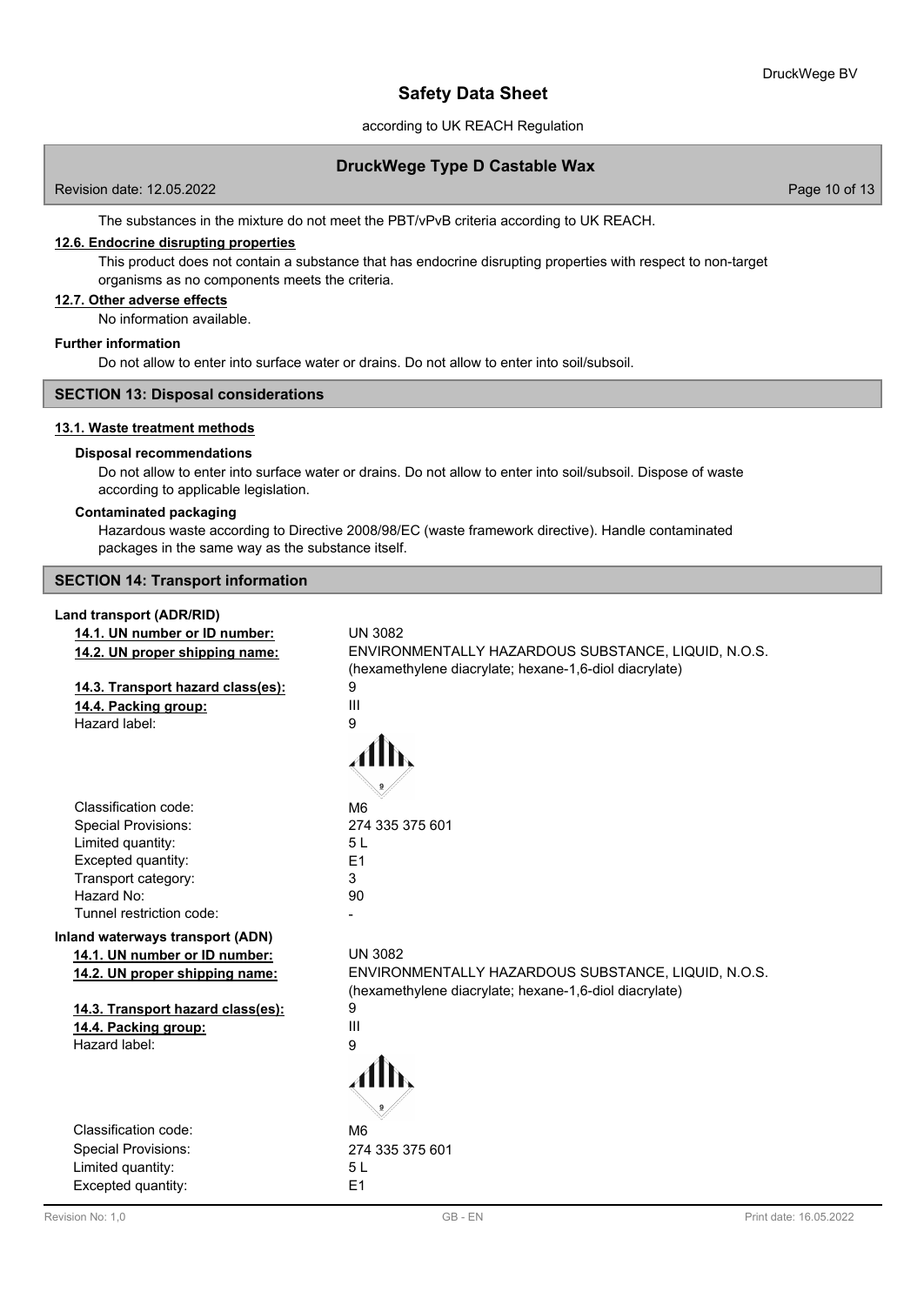ī

# **Safety Data Sheet**

according to UK REACH Regulation

|                                                                                                                                                                                                                                                    | DruckWege Type D Castable Wax                                                                                                   |               |
|----------------------------------------------------------------------------------------------------------------------------------------------------------------------------------------------------------------------------------------------------|---------------------------------------------------------------------------------------------------------------------------------|---------------|
| Revision date: 12.05.2022                                                                                                                                                                                                                          |                                                                                                                                 | Page 11 of 13 |
| <b>Marine transport (IMDG)</b><br>14.1. UN number or ID number:<br>14.2. UN proper shipping name:                                                                                                                                                  | <b>UN 3082</b><br>ENVIRONMENTALLY HAZARDOUS SUBSTANCE, LIQUID, N.O.S.                                                           |               |
| 14.3. Transport hazard class(es):<br>14.4. Packing group:<br>Hazard label:                                                                                                                                                                         | (hexamethylene diacrylate; hexane-1,6-diol diacrylate)<br>9<br>$\mathbf{III}$<br>9                                              |               |
| <b>Special Provisions:</b><br>Limited quantity:<br>Excepted quantity:<br>FmS:                                                                                                                                                                      | 274, 335, 969<br>5 L<br>E <sub>1</sub><br>F-A, S-F                                                                              |               |
| Air transport (ICAO-TI/IATA-DGR)<br>14.1. UN number or ID number:<br>14.2. UN proper shipping name:                                                                                                                                                | <b>UN 3082</b><br>ENVIRONMENTALLY HAZARDOUS SUBSTANCE, LIQUID, N.O.S.<br>(hexamethylene diacrylate; hexane-1,6-diol diacrylate) |               |
| 14.3. Transport hazard class(es):<br>14.4. Packing group:<br>Hazard label:                                                                                                                                                                         | 9<br>Ш<br>9                                                                                                                     |               |
| <b>Special Provisions:</b><br>Limited quantity Passenger:<br>Passenger LQ:<br>Excepted quantity:<br>IATA-packing instructions - Passenger:<br>IATA-max. quantity - Passenger:<br>IATA-packing instructions - Cargo:<br>IATA-max. quantity - Cargo: | A97 A158 A197<br>30 kg G<br>Y964<br>E <sub>1</sub><br>964<br>450L<br>964<br>450L                                                |               |
| 14.5. Environmental hazards                                                                                                                                                                                                                        |                                                                                                                                 |               |
| ENVIRONMENTALLY HAZARDOUS:                                                                                                                                                                                                                         | Yes                                                                                                                             |               |
| Danger releasing substance:<br>14.6. Special precautions for user<br>No information available.<br>14.7. Maritime transport in bulk according to IMO instruments<br>not applicable                                                                  | hexamethylene diacrylate; hexane-1,6-diol diacrylate                                                                            |               |
| <b>SECTION 15: Regulatory information</b>                                                                                                                                                                                                          |                                                                                                                                 |               |
|                                                                                                                                                                                                                                                    | 15.1. Safety, health and environmental regulations/legislation specific for the substance or mixture                            |               |
| EU regulatory information<br>Restrictions on use (REACH, annex XVII):<br>Entry 3, Entry 40, Entry 57, Entry 75                                                                                                                                     |                                                                                                                                 |               |

2010/75/EU (VOC): < 8%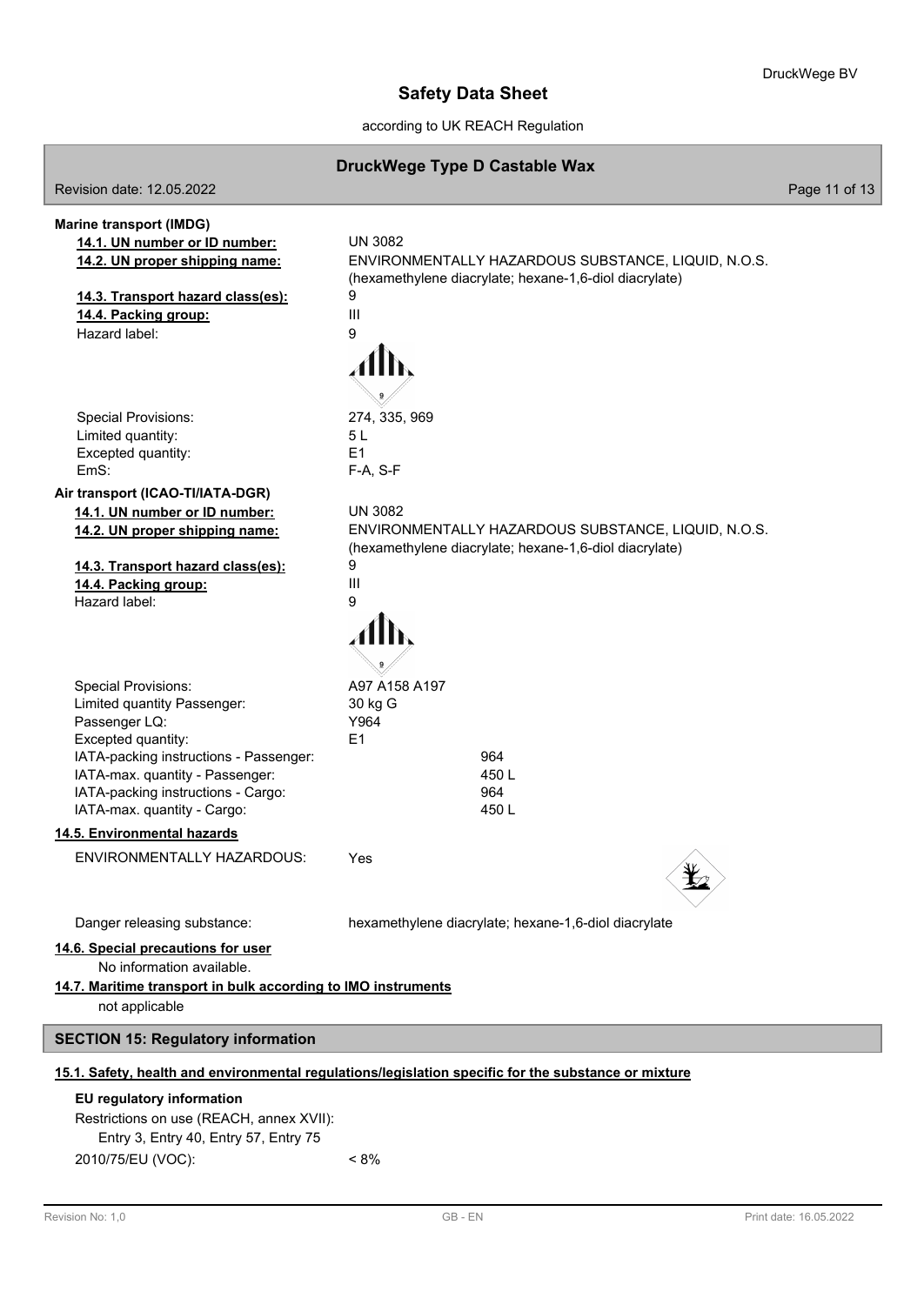according to UK REACH Regulation

| DruckWege Type D Castable Wax                                                    |                                                                                                                                                                                                                                                    |  |
|----------------------------------------------------------------------------------|----------------------------------------------------------------------------------------------------------------------------------------------------------------------------------------------------------------------------------------------------|--|
| Revision date: 12.05.2022                                                        | Page 12 of 13                                                                                                                                                                                                                                      |  |
| Information according to 2012/18/EU<br>(SEVESO III):                             | E1 Hazardous to the Aquatic Environment                                                                                                                                                                                                            |  |
| National regulatory information                                                  |                                                                                                                                                                                                                                                    |  |
| Employment restrictions:                                                         | Observe restrictions to employment for juveniles according to the 'juvenile<br>work protection guideline' (94/33/EC). Observe employment restrictions<br>under the Maternity Protection Directive (92/85/EEC) for expectant or<br>nursing mothers. |  |
| Water hazard class (D):                                                          | 2 - obviously hazardous to water                                                                                                                                                                                                                   |  |
| 15.2. Chemical safety assessment                                                 |                                                                                                                                                                                                                                                    |  |
| Chemical safety assessments for substances in this mixture were not carried out. |                                                                                                                                                                                                                                                    |  |
| <b>SECTION 16: Other information</b>                                             |                                                                                                                                                                                                                                                    |  |

#### **Abbreviations and acronyms**

CLP: Classification, labelling and Packaging REACH: Registration, Evaluation and Authorization of Chemicals GHS: Globally Harmonised System of Classification, Labelling and Packaging of Chemicals UN: United Nations CAS: Chemical Abstracts Service DNEL: Derived No Effect Level DMEL: Derived Minimal Effect Level PNEC: Predicted No Effect Concentration ATE: Acute toxicity estimate LC50: Lethal concentration, 50% LD50: Lethal dose, 50% LL50: Lethal loading, 50% EL50: Effect loading, 50% EC50: Effective Concentration 50% ErC50: Effective Concentration 50%, growth rate NOEC: No Observed Effect Concentration BCF: Bio-concentration factor PBT: persistent, bioaccumulative, toxic vPvB: very persistent, very bioaccumulative MARPOL: International Convention for the Prevention of Marine Pollution from Ships IBC: Intermediate Bulk Container VOC: Volatile Organic Compounds SVHC: Substance of Very High Concern For abbreviations and acronyms, see table at http://abbrev.esdscom.eu

## **Classification for mixtures and used evaluation method according to GB CLP Regulation**

| Classification          | Classification procedure |
|-------------------------|--------------------------|
| Skin Irrit. 2: H315     | Calculation method       |
| Eye Irrit. 2; H319      | Calculation method       |
| Skin Sens. 1A; H317     | Calculation method       |
| Repr. 2; H361f          | Calculation method       |
| Aquatic Acute 1: H400   | Calculation method       |
| Aquatic Chronic 2; H411 | Calculation method       |

## **Relevant H and EUH statements (number and full text)**

| H <sub>225</sub> | Highly flammable liquid and vapour.           |
|------------------|-----------------------------------------------|
| H302             | Harmful if swallowed.                         |
| H304             | May be fatal if swallowed and enters airways. |
| H315             | Causes skin irritation.                       |
| H317             | May cause an allergic skin reaction.          |
|                  |                                               |